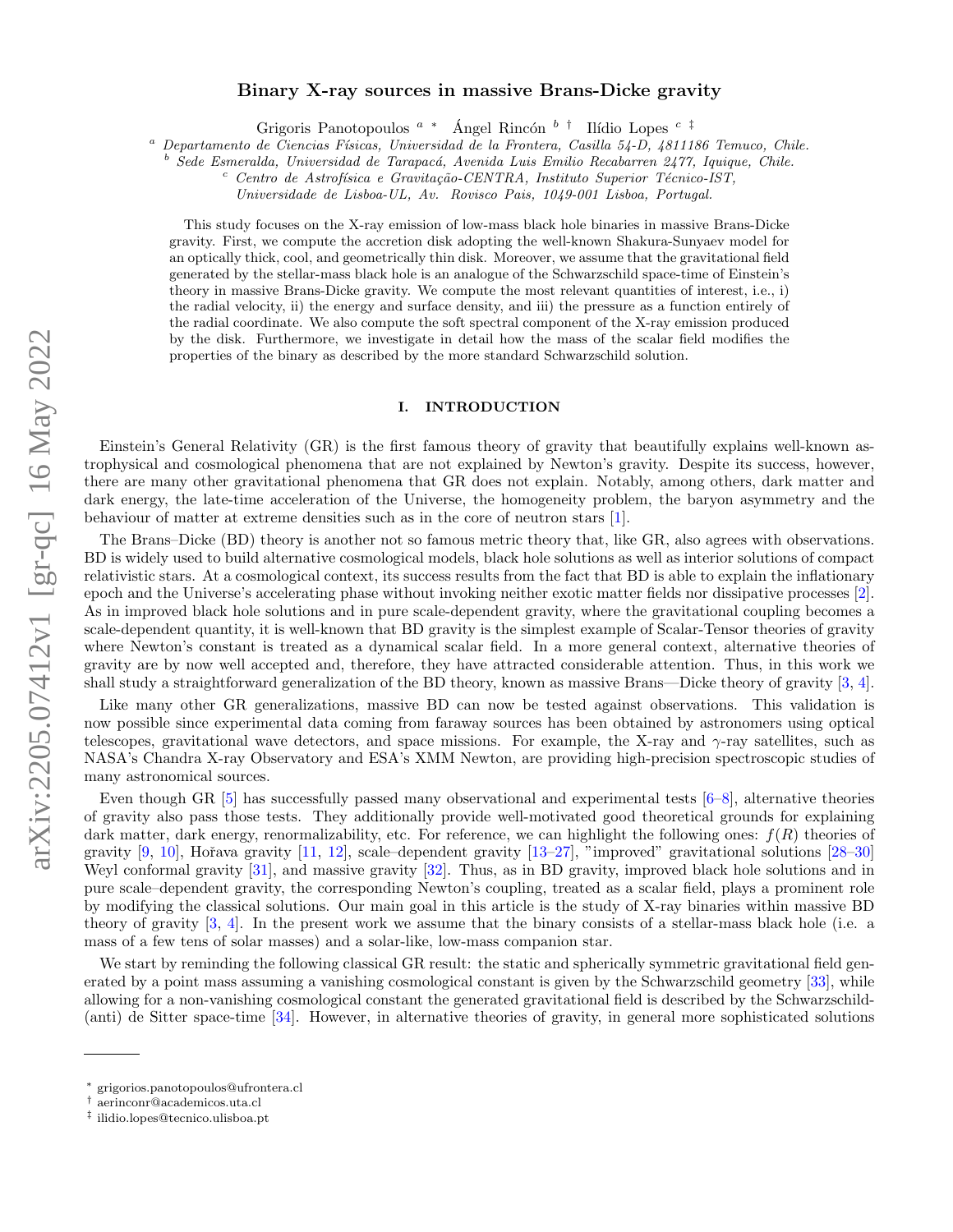with additional terms can be found. In the massive BD theory of gravity, in particular, it turns out that the metric tensor is still given by the Schwarzschild-de Sitter space-time, where now the effective cosmological term is identified to the mass of the scalar field, see section IV. Here, we will study the accretion process and the electromagnetic emission spectrum of X-ray binaries within this theory of gravity, assuming that the primary star of the binary is a black hole.

The work presented in this article is organized as follows: After this introduction, in the following two sections we summarize the observational characteristics of X-ray binaries, and the basic physics of an accretion disc in a binary. In section 4 we discuss the binary's electromagnetic emission spectrum within massive Brans-Dicke gravity. Finally, we finish with some concluding remarks in the fifth section. We adopt the mostly positive metric signature  $(-, +, +, +)$ , and we work most of the time in geometrized units where  $k_B = c = \hbar = 1 = G$ , using the conversion rules  $1m = 5.068 \times 10^{15} \text{ GeV}^{-1}$ ,  $1kg = 5.61 \times 10^{26} \text{ GeV}$ ,  $1K = 8.62 \times 10^{-14} \text{ GeV}$ .

# II. X-RAY BINARY MODELS

Scorpius X-1, being the first X-ray source discovered outside the Solar System [\[35\]](#page-9-19), is the prototype of many high– energy binary systems. Each binary consists of a primary star, a compact object–either a black hole or a neutron star–and a companion star, a less massive star (donor) feeding an accretion disk around the compact star. The electromagnetic emission of those binaries varies depending on the nature of the companion star, i.e. a main-sequence star, a red giant star or a white dwarf star. Over the years, astronomers have discovered many other X-ray binaries. Consequently, we now have a good understanding of the fundamental fluid dynamics processes of binaries and their electromagnetic emission, including mass accretion and jet formation. In particular, we know that any binary produces an X-ray emission when the companion star transfers matter through the inner Lagrange point to the primary star, or the primary star captures mass from the companion star's wind. The mass transferred in a binary depends on: (a) the total amount of angular momentum; (b) the physical mechanism that regulates the loss of angular momentum; and (c) the radiation process that cools down the binary.

High-resolution observations of X-ray binaries realized by current space observatories provide one of the more compelling ways to test new theories of gravity. Indeed, the accretion of matter in binaries was studied originally in Newtonian gravity (see refs [\[36–](#page-9-20)[38\]](#page-9-21)) and later generalized to curved space-times in [\[39\]](#page-9-22). In particular, isothermal Bondi-like accretion became a popular model on the galactic evolution community [\[40–](#page-9-23)[42\]](#page-10-0). These processes have been investigated in the context of GR and alternative theories of gravity [\[43](#page-10-1)[–68\]](#page-10-2).

Of particular interest to us are the accretion processes occurring in the binary systems where a massive primary star evolves rapidly, ending quickly as a neutron star or a black hole. And, in contrast, the companion star, being much lighter, stays on the main sequence strip burning hydrogen for a longer time. In a nutshell, the binary evolves as follows: the primary compact object captures matter coming from the Roche lobe of the companion star (the donor). As matter approaches the compact object, it starts to rotate in Keplerian orbits around the compact objects leading to the formation of a disk. As the matter approaches, the accreting matter rotates faster and faster, heating up. The temperature eventually reaches millions of degrees Kelvin, and the binary starts to emit on the X-ray band of the electromagnetic spectrum.

Low-mass binary X-ray sources correspond to a binary system in which a primary star is a compact object  $-$  a neutron star or a black hole (in this work a stellar-mass black hole), and the companion star is a solar-like star in the main sequence. Those binaries are among the brightest extra-solar objects. The binary emits almost its entire energy in the X-ray band of the electromagnetic spectrum. The observed electromagnetic spectrum of such a binary has two components, namely a soft and a hard one [\[69\]](#page-10-3). The latter is emitted from the surface of the primary star, and it corresponds to a black-body spectrum of  $T \approx 2 \; keV$ . In contrast, the former component, represented well by a multicolor black-body spectra [\[69\]](#page-10-3), comes from an optically thick accretion disk.

Binaries containing black holes possess X-ray emission spectra that depend on the properties of the black hole as well as the physics of the accretion disk. Therefore, the emission spectra of those binaries will also be influenced by the theory of gravity considered in the study. Moreover, as black holes are robust predictions of any metric theory of gravity, those binary X-ray sources are excellent cosmic laboratories to test new theories of gravity on the grounds of accretion disk modeling.

### III. GENERAL CONSIDERATIONS

In what follows we shall briefly introduce the basic ingredients as well as the key assumptions required to compute the quantities of interest. In particular, we will summarize the details regarding how we effectively can define a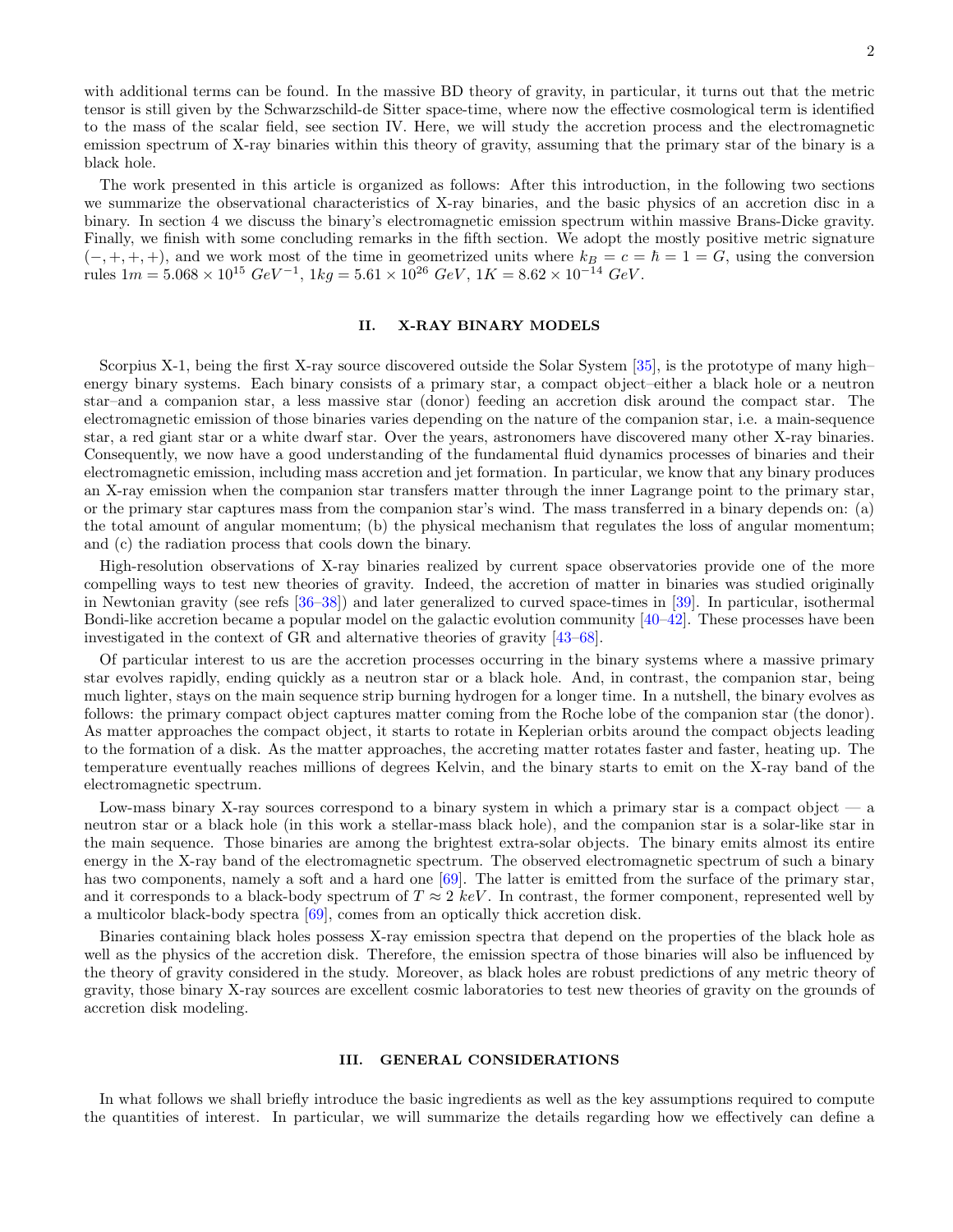suitable model for the accretion disk and, after that, we will discuss the physics related to accretion in spherical symmetric geometries. Subsequently, in the next section, we will present our main results.

### A. Accretion disk model

The corresponding density is parameterized in terms of surface mass density  $\Sigma(r)$ , height  $2H(r)$  and volume mass density  $\rho(r)$  as follows

<span id="page-2-0"></span>
$$
\rho(r) = \frac{\Sigma(r)}{2H(r)}\tag{1}
$$

The properties of the disk depend on a considerable number of factors. To name a few, we should consider: i) accretion rate, ii) pressure, iii) opacity, among others. An excellent review of the theory of black hole accretion disks may be found in [\[70\]](#page-10-4). In what follows we shall adopt the standard model by Shakura-Sunyaev. Such a model, known since the 70's [\[71\]](#page-10-5), is suitable to describe geometrically thin, optically thick and cool accretion disks. The main assumptions, summarized in  $[72]$ , are the following:

- 1. There are no magnetic fields.
- 2. Advection is negligible.
- 3. The accretion velocity,  $u^i$ , has a radial component  $u^r < 0$  only, i.e.,

$$
u^{\mu} = (u^0, u^r, 0, 0). \tag{2}
$$

4. The disk is geometrically thin, namely:

$$
h(r) \equiv \frac{H(r)}{r} \ll 1.
$$
\n(3)

5. The disk is optically thick: As the opacity,  $\kappa$ , is dominated by the Thomson scattering

$$
\kappa = \sigma_T / m_p = 0.4 \, \text{cm}^2 / g,\tag{4}
$$

where  $m_p$  is the proton mass, and  $\sigma_T$  is the Thomson cross section, the disc is opaque, characterized by a large optical depth,  $\tau > 1$ , and therefore it is optically thick.

6. The disk is cool: In geometrically thin, optically thick (Shakura–Sunyaev) accretion disks, radiation is extremely efficient, and nearly all of the heat generated within the disk is emitted (i.e. radiated) locally. Thus, the disk is considered to be cold, i.e.

$$
T \ll \frac{Mm_p}{r},\tag{5}
$$

where M is the mass of the black hole and T is the temperature of the disk. Also, notice that generically, when matter is optically thick  $\tau > 1$ , the accretion disk can be quite luminous and also (efficiently) cooled by radiation. Moreover, radiation is relevant in accretion disks as an efficient way to carry excess energy away from the system.

7. The total pressure, P, has two contributions: the first one from the gas and the second one from radiation, i.e.,

<span id="page-2-1"></span>
$$
P = P_{\text{gas}} + P_{\text{rad}} = \frac{T}{m_p} \rho + \frac{a}{3} T^4,\tag{6}
$$

with  $a = 4\sigma$  being the radiation constant, and  $\sigma$  being the Stefan-Boltzmann constant.

8. Accretion rate at the Eddingron limit: For a steady state disk, when a balance between gravity and pressure is reached, the accretion rate takes a constant value:  $2\pi r \Sigma u^r = -\dot{M}$  = constant given by the Eddington limit [\[72\]](#page-10-6)

$$
\dot{M} = 16L_{\rm Edd} \tag{7}
$$

$$
L_{\rm Edd} = 1.2 \times 10^{38} \left(\frac{M}{M_{\odot}}\right) \text{erg/s}
$$
 (8)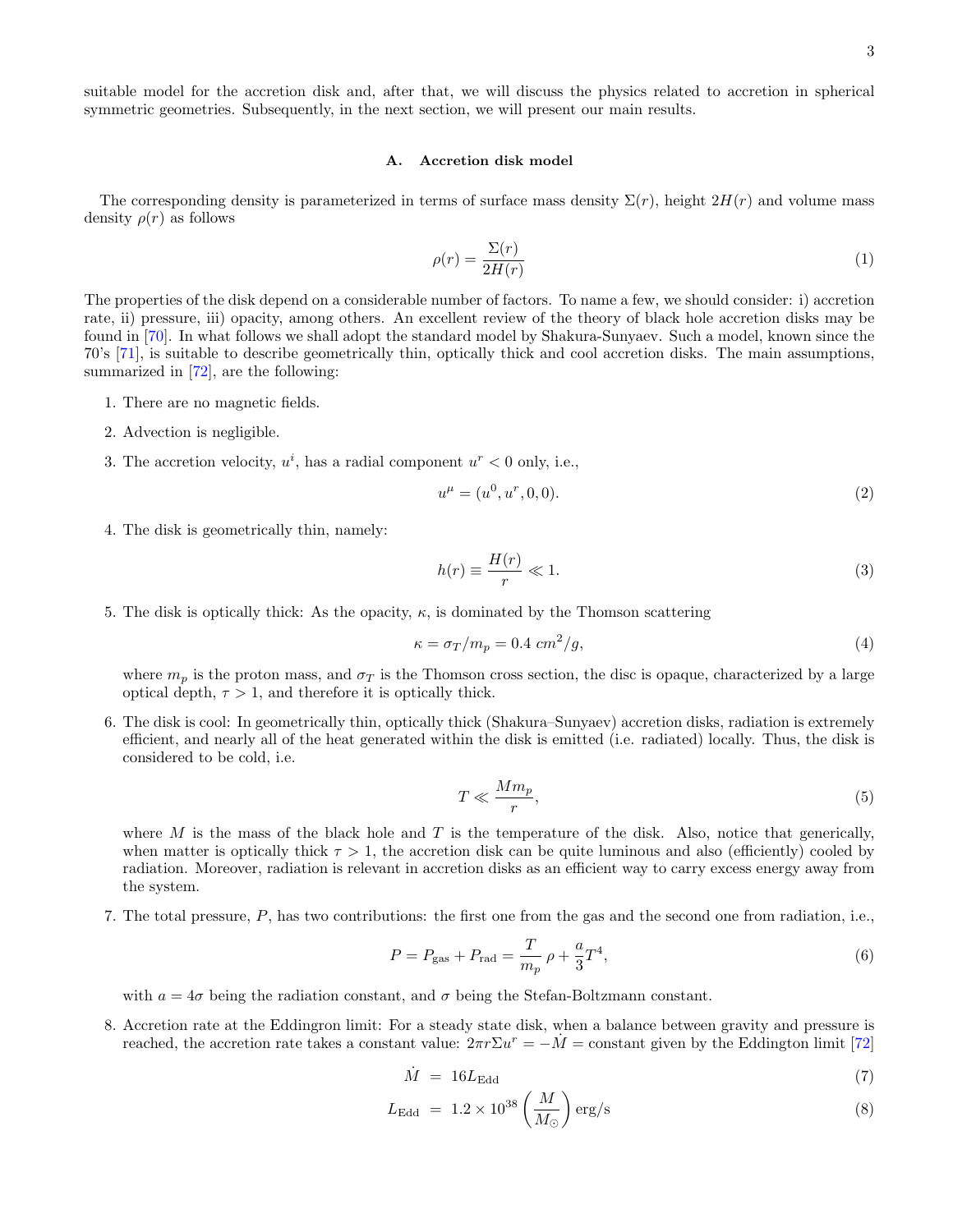Although we are considering several assumptions, all of them are well justified and physically reasonable. The immediate consequence is that the problem may be described by a system of algebraic equations that is quite easy to solve.

In the Shakura-Sunyaev model the temperature obeys the following profile [\[71\]](#page-10-5)

$$
T(r) = \left[ \left( \frac{3M\dot{M}}{8\pi\sigma r^3} \right) \left( 1 - \sqrt{\frac{R_{in}}{r}} \right) \right]^{1/4} \tag{9}
$$

where  $R_{in}$  is the radius of the innermost stable circular orbit. When  $r \gg R_{in}$ , the temperature takes a simpler power-law form

<span id="page-3-1"></span>
$$
T(r) = \left(\frac{3M\dot{M}}{8\pi\sigma r^3}\right)^{1/4} \tag{10}
$$

i.e. it decays with the radial distance as  $r^{-3/4}$ . Notice that, for a stellar-mass black hole of a mass  $M = (\text{tens})M_{\odot}$ , the temperature is ~  $(10^6 - 10^7) K$  $(10^6 - 10^7) K$  $(10^6 - 10^7) K$ , see Fig. 1 for  $M = 30 M_{\odot}$ . As  $T \ll m_p$ , the assumption for a low temperature disk is evidently satisfied.

It is possible to compute the surface density and the semi-height, making use of [\(1\)](#page-2-0) as well as the following equation [\[72\]](#page-10-6)

$$
\Sigma = \frac{-\dot{M}}{2\pi r u^r} \tag{11}
$$

Finally, the computation of the accretion velocity and the energy density will be presented in the next section. Besides, it should be mentioned that given the equation-of-state, the pressure may be computed once the temperature and the energy density are known.

#### B. Accretion in spherically symmetric geometries

Theoretical black hole solutions admit a variety of effects which, up to now, are unlikely to occur in Nature. In such a sense, a more realistic black hole is usually considered electrically neutral, axisymmetric, Kerr-like [\[73\]](#page-10-7), and endowed with several properties, such as: i) its mass, M, and ii) its rotation speed, J. The spin parameter  $a^* = J/M^2$ (closely related to the rotation speed) in the very few known cases of high-mass X-ray binaries is found to be close to its extreme value, whereas in low-mass X-ray binaries (which is precisely the case investigated in the present work) covers the whole range,  $0 \le a^* \le 1$  [\[74,](#page-10-8) [75\]](#page-10-9). For simplicity reasons, as a first step we shall consider here the case of non-rotating black holes. It certainly would be very interesting to investigate the case of Kerr-like black holes in binaries as well, and we leave that study for a future work, where we expect to see deviations depending on the precise value of the spin parameter  $a^*$ . The deviation should be small for lower values of  $a^*$ , while higher values of a should induce considerable deviations in comparison to the non-rotating black hole in the binary.

Therefore, in what follows we shall consider static, spherically symmetric space-times in Schwarzschild-like coordinates  $t, r, \theta, \phi$ , namely

<span id="page-3-0"></span>
$$
ds^{2} = -f(r)dt^{2} + f(r)^{-1}dr^{2} + r^{2}d\Omega^{2}
$$
\n(12)

with  $f(r)$  being the corresponding lapse function.

Accretion processes for general spherically symmetric compact objects has been treated recently in [\[76\]](#page-10-10), and after that, applications have appeared in the literature, see for instance [\[77–](#page-10-11)[82\]](#page-10-12) and references therein. Relativistic dust accretion onto a scale-dependent polytropic black hole [\[83\]](#page-10-13) was analyzed in [\[84\]](#page-10-14). Also, in the context of massive gravity, there is a recent work by [\[85\]](#page-10-15). In the following we follow closely those two works [\[76,](#page-10-10) [84,](#page-10-14) [85\]](#page-10-15).

For matter we assume a perfect fluid, namely

$$
T_{\mu\nu} = P g_{\mu\nu} + (\rho + P) u_{\mu} u_{\nu} \tag{13}
$$

where the velocity of the fluid,  $u^{\mu}$ , satisfies the normalization condition

$$
g_{\mu\nu}u^{\mu}u^{\nu} = -1\tag{14}
$$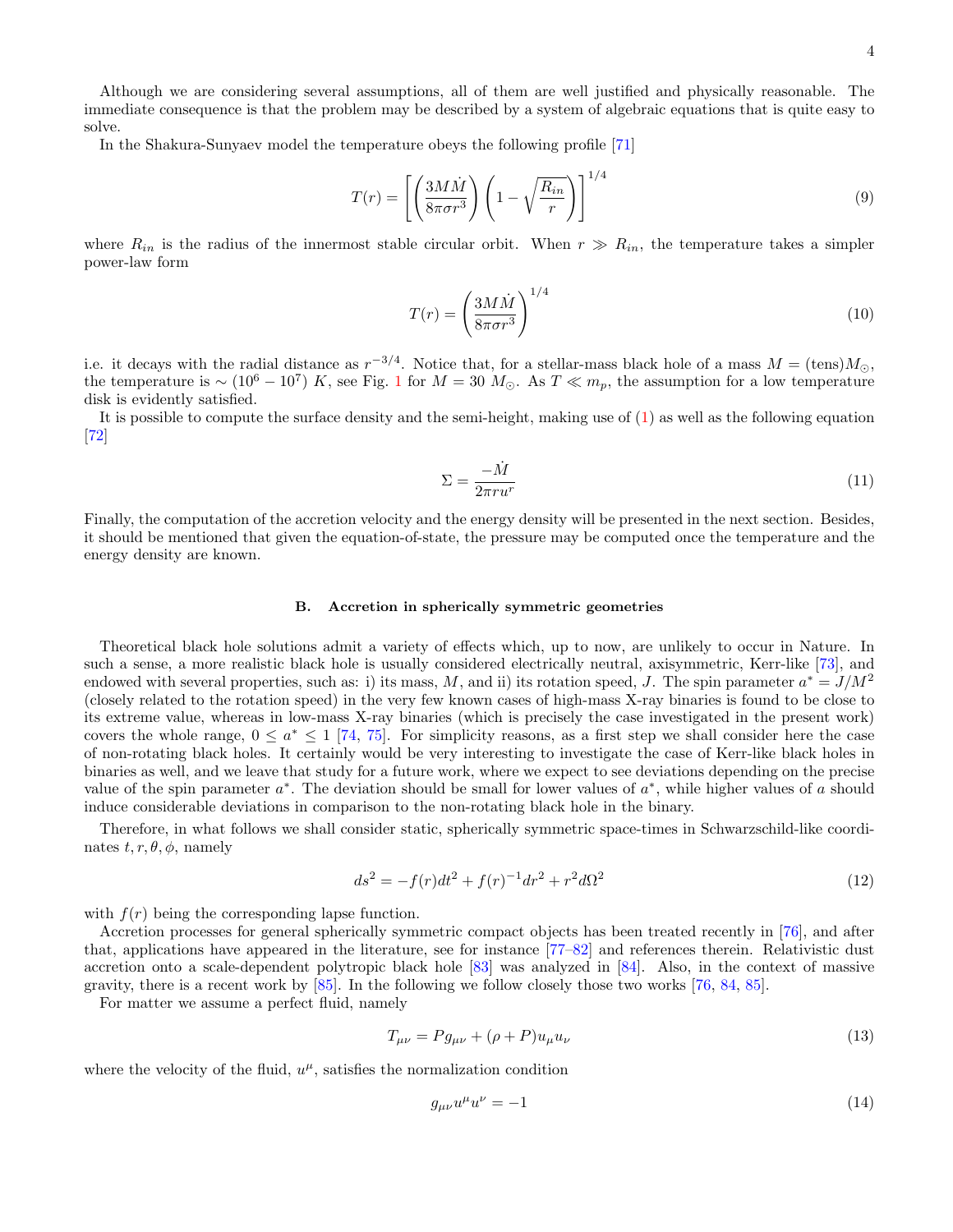

<span id="page-4-0"></span>FIG. 1: Temperature of the disk versus radial distance assuming  $M = 30$   $M_{\odot}$ .

or, more precisely

$$
-f(u^{0})^{2} + (1/f)u^{2} = -1
$$
\n(15)

In order to obtain a set of equations for P,  $\rho$  and  $u^0, u^r \equiv u$ , we first use i) an equation of conservation of energy and ii) an equation of conservation of number of particles [\[72,](#page-10-6) [84\]](#page-10-14), i.e.,

$$
\nabla_{\mu}(\rho u^{\mu}) = 0, \qquad \nabla_{\nu}T^{\mu\nu} = 0,
$$
\n(16)

and using the last equations, we obtain:

$$
\rho u r^2 = C_1 \tag{17}
$$

$$
(P + \rho)u^{0}ur^{2} = C_{2}
$$
\n(18)

being  $C_1, C_2$  two arbitrary constants of integration. Notice that when  $P \ll \rho$ , it is easy to combine the equations to obtain an algebraic equation (for the radial component), which can be written down as

$$
u(r) = -\sqrt{C_3 f(r)^2 - f(r)}
$$
\n(19)

where we have redefined  $C_3 \equiv (C_2/C_1)^2$ . As a final step, we go back to the original equations to obtain the energy density, i.e.,

$$
\rho(r) = \frac{C_1}{u(r)r^2} \tag{20}
$$

At this point it is evident that both the accretion velocity,  $u^r = u$ , and the energy density,  $\rho$ , can be obtained once the gravitational field, eq. [\(12\)](#page-3-0), is specified. Also, as the pressure is negligible compared to the energy density,  $P \ll \rho$ , a concrete form of the equation-of-state is not required up to now. Finally, according to the physical considerations regarding the properties of the accretion disc, we can now compute the pressure using the above equation-of-state, eq. [\(6\)](#page-2-1). It is clear that there is an interplay between the theory of gravity (via the lapse function in the last equations), and the physics of the disk, equations [\(6\)](#page-2-1) and [\(10\)](#page-3-1).

# IV. STELLAR-MASS BLACK HOLE X-RAY BINARY IN MASSIVE BRANS-DICKE GRAVITY

Here we shall use the material presented in the previous section to compute the main properties of a binary X-ray source involving astrophysical black holes in alternative theories of gravity, in particular, in massive Brans-Dicke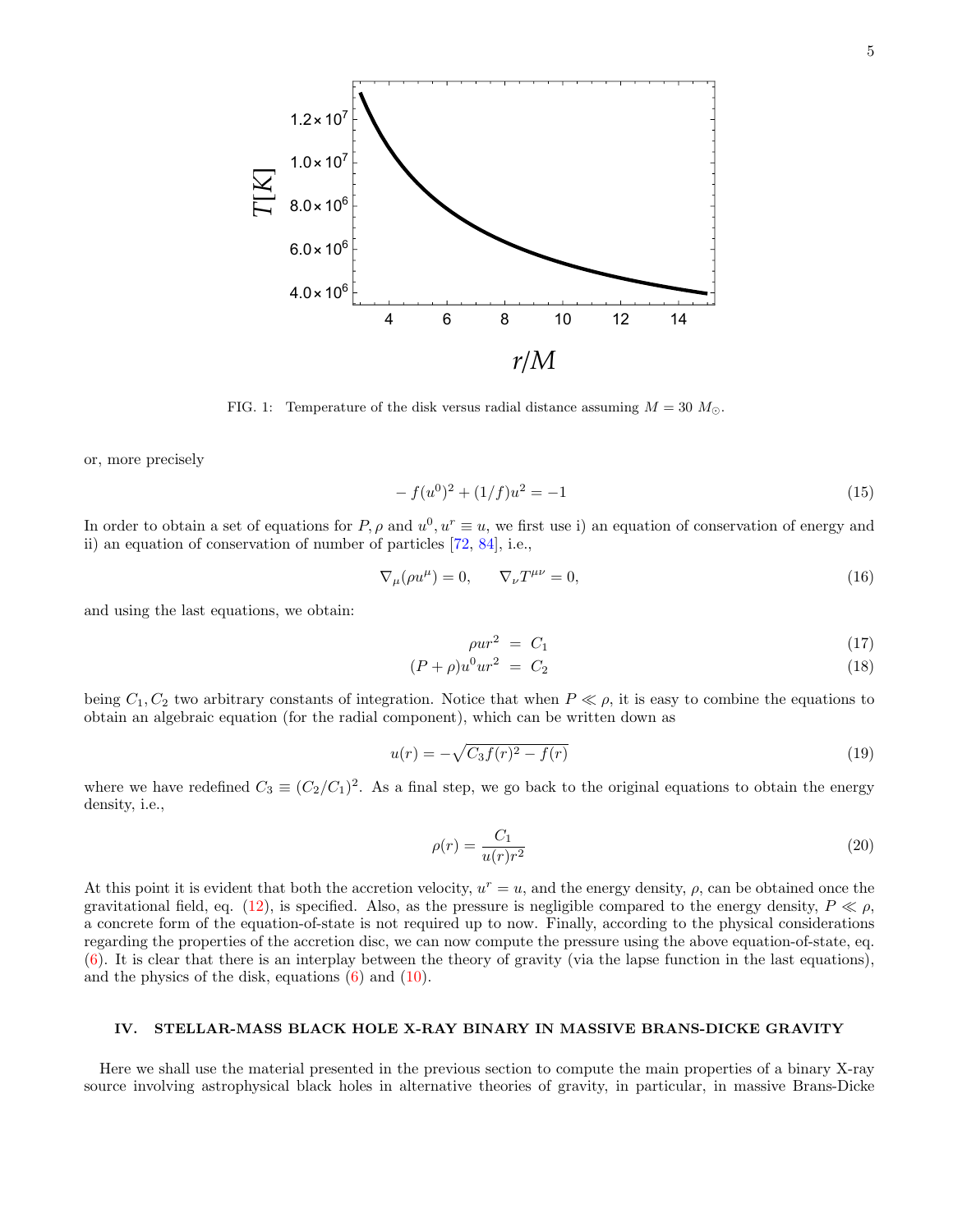6

gravity. Such a theory is an example of a scalar-tensor theory, where the gravitational interaction is mediated by a scalar field. Within massive Brans-Dicke gravity the action is given by [\[4\]](#page-9-3):

$$
I[g_{\mu\nu},\phi] \equiv \frac{1}{16\pi G} \int d^4x \sqrt{-g} \left[ \phi R - \frac{\omega}{\phi} \partial_a \phi \partial^a \phi - \frac{1}{2} m^2 \phi^2 \right] + I_M[g_{\mu\nu},\phi]
$$
(21)

where G is the usual gravitational constant, R is the scalar curvature of the metric tensor  $g_{\mu\nu}$ ,  $I_M$  is the action of matter fields,  $\omega$  is the Brans-Dicke constant and m is a mass parameter. Here we have considered, for a massive BD theory, a potential of the form

$$
U(\phi) \equiv \frac{1}{2}m^2\phi^2\tag{22}
$$

while for solar system tests, the important scale corresponding to a mass scale  $m_{\text{AU}} = 10^{-27}$  GeV [\[3\]](#page-9-2). Varying with respect to the metric tensor,  $g_{\mu\nu}$ , and the scalar field,  $\phi$ , one obtains the field equations as follows:

$$
\phi\left(R_{\mu\nu} - \frac{1}{2}g_{\mu\nu}R\right) = 8\pi GT_{\mu\nu} + \frac{\omega}{\phi}\left(\partial_{\mu}\phi\partial_{\nu}\phi - \frac{1}{2}g_{\mu\nu}(\partial_{a}\phi)^{2}\right) + \nabla_{\mu}\partial_{\nu}\phi - g_{\mu\nu}\Box\phi - g_{\mu\nu}\frac{1}{2}U(\phi)
$$
\n(23)

$$
(2\omega + 3)\Box \phi = 8\pi GT + 2\phi \frac{\partial U}{\partial \phi} - 4U\tag{24}
$$

where  $T$  is the trace of the matter energy-momentum tensor.

The massless limit,  $m = 0$ , corresponds to the standard BD theory, while in addition one recovers Einstein's GR in the limit  $\omega \to \infty$ . Besides, in the massive BD theory of gravity, the allowed region of the two-dimensional parameter space  $\omega$ , m has been constrained in [\[3,](#page-9-2) [4\]](#page-9-3). In the following we shall assume for m numerical values compatible with the results obtained there.

In what follows we shall consider Schwarzschild-like solutions (static and spherically symmetric without rotation), when  $\phi = 1$  and for vanishing matter content. The metric function takes the simple form

$$
f(r) = 1 - \frac{2M}{r} - \frac{1}{12}m^2r^2
$$
\n<sup>(25)</sup>

where  $M$  is the black hole mass, and we have identified

$$
2\Lambda \equiv \frac{6}{l^2} = \frac{1}{2}m^2\tag{26}
$$

Thus, one obtains a solution that coincides with the usual Schwarzschild-de Sitter geometry, although the effective cosmological constant is not the (tiny) one that accelerates the Universe, but it depends on the mass of the scalar field,  $\Lambda = m^2/4$ .

In Fig. [2](#page-6-0) we show both the pressure and the mass density as a function of the radial coordinate varying the mass parameter, m, assuming a stellar-mass black hole of mass  $M = 30$   $M_{\odot}$ , and setting

$$
C_1 = -10^{-13} \tag{27}
$$

$$
C_2 = -(5/2)C_1 \tag{28}
$$

It is easy to verify that  $h(r) = constant$  given by

$$
h(r) = \frac{-\dot{M}}{4\pi C_1} \sim 10^{-7} \ll 1
$$
\n(29)

and therefore one of the basic requirements is met. To conclude, the semi-height and also the surface mass density are given by

$$
H(r) = 10^{-7}r \tag{30}
$$

$$
\Sigma(r) = 2 \times 10^{-7} \rho(r)r \tag{31}
$$

The semi-height grows linearly with  $r$ , while the surface density is shown in Fig. [3.](#page-8-0)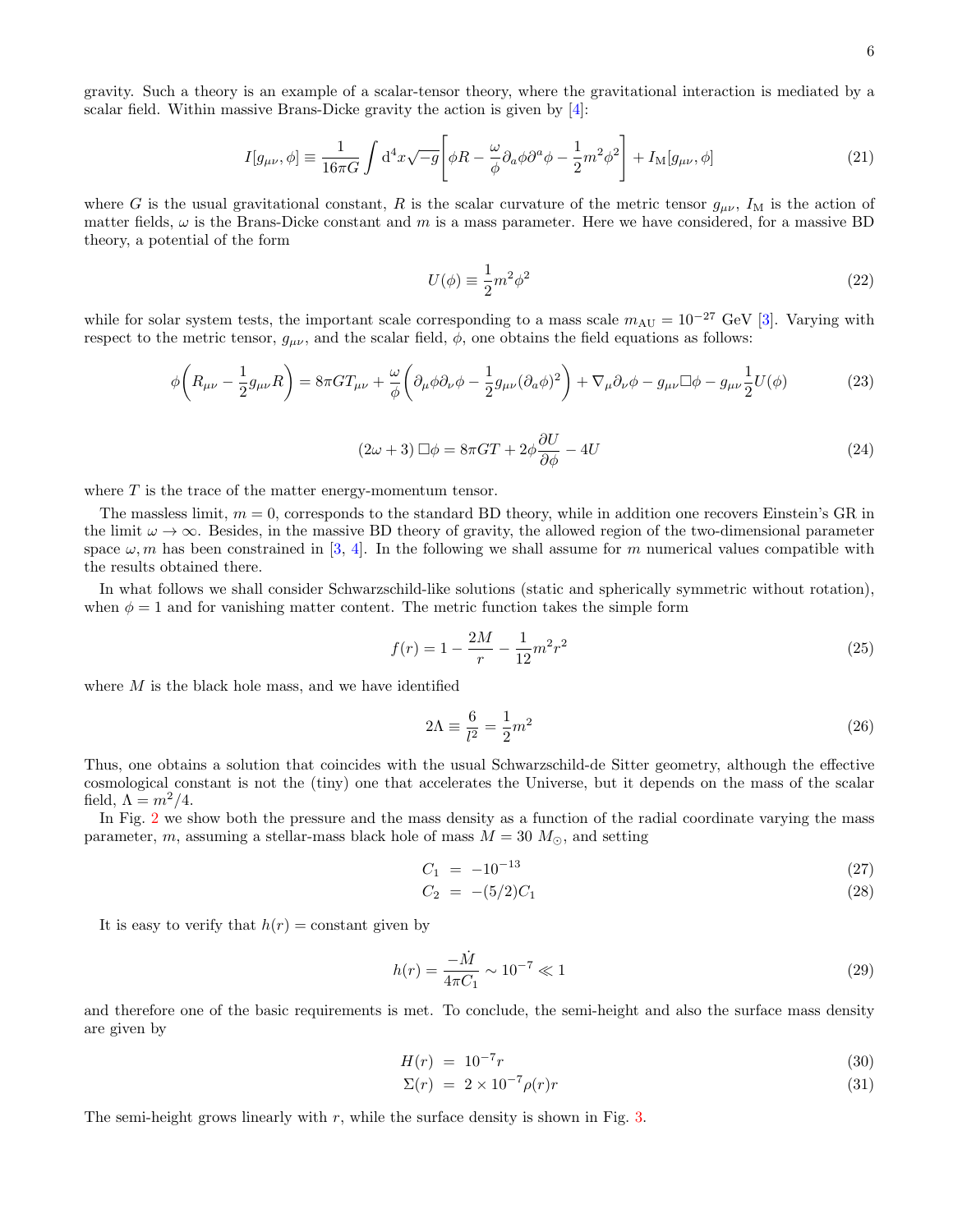

<span id="page-6-0"></span>FIG. 2: Pressure (left) and energy density (right) versus radial coordinate assuming  $M = 30$   $M_{\odot}$ . The color code is given as follows:  $m = 0$  (solid black line),  $m = 40 \times 10^{-22}$  GeV (dashed magenta line),  $m = 50 \times 10^{-22}$  GeV (short-dashed blue line) and  $m = 60 \times 10^{-22}$ GeV (long-dashed red line).

#### A. Flux of X-ray emission

At this point we switch to normal units. Thus, we will write the numerical values of the constants taken from particle data group. The set of numerical values useful to us is:  $M_{\odot} = 2 \times 10^{30}$  kg,  $G = 6.67 \times 10^{-11}$  m<sup>3</sup>/(kg s<sup>2</sup>), c  $\tilde{3} \times 10^8 \,\, \text{m/s}, k_B = 1.38 \times 10^{-23} \,\, \text{J/K}, \sigma = 5.67 \times 10^{-8} \,\, \text{W/(m}^2 \text{K}^4), \tilde{h} = 6.63 \times 10^{-34} \,\, \text{gr}, 1 \,\, \text{pc} = 3.09 \times 10^{16} \,\, \text{m}, 1 \,\, \text{erg} = 1.38 \times 10^{-23} \,\, \text{J/K}, \sigma = 5.67 \times 10^{-8} \,\, \text{W/(m}^2 \text{K}^4), \tilde{$  $10^{-7}$  J, 1 eV =  $1.6 \times 10^{-19}$  J.

Regarding X-ray emission, the soft spectral component,  $E\dot{F}_E$ , expected from the optically thick disk, is obtained by means of the following expression [\[69\]](#page-10-3)

$$
F_E = \frac{1}{D^2} \cos(i) \int_{R_{\text{in}}}^{\infty} dr 2\pi r B(E, T) \tag{32}
$$

where  $B(E, T)$  is the Planckian distribution

$$
B(E,T) = \frac{2E^3}{c^2h^3} \frac{1}{\exp[E/(k_BT)] - 1}
$$
\n(33)

Here the numerical constants take the conventional values, i.e.: i) c is the speed of light in vacuum, ii) h is the Planck constant, iii) D is the distance from the source iv)  $k_B$  is the Boltzmann constant, v) i is the inclination (0<sup>o</sup> face-on, 90<sup>o</sup> edge-on), and vi)  $R_{\text{in}} = 3r_H$ . Making the change  $s = r/R_{\text{in}}$ , the flux is computed by

$$
F_E = \left(\frac{R_{in}}{D}\right)^2 \cos(i) \frac{4\pi}{c^2 h^3} E^3 \times \int_1^\infty ds \frac{s}{\exp[E/(k_B T(s))] - 1}
$$
(34)

or, taking into account the spectral hardening factor,  $f_{\text{col}}$ , for a diluted blackbody spectrum [\[86](#page-10-16)[–88\]](#page-10-17), the soft X-ray emission energy flux is written as

$$
F_E = \left(\frac{R_{in}}{Df_{col}^2}\right)^2 \cos(i) \frac{4\pi}{c^2 h^3} E^3 \times \int_1^\infty ds \frac{s}{\exp[E/(f_{col} k_B T(s))] - 1}
$$
(35)

It should be mentioned that the impact of a given configuration (i.e. known distance, inclination, etc) on the expected spectrum is revealed via a modification of  $r_{\text{ISCO}}$  of the black hole, as displayed in Fig. [4](#page-8-1) for a fictitious binary at distance  $D = 10$  kpc, inclination  $i = 70^{\circ}$ , and  $M = 30$   $M_{\odot}$  to simulate some of the binaries shown in Table 1 of [\[88\]](#page-10-17). The spectral hardening factor varies over a narrow range,  $f_{\text{col}} = (1.4-2)$  [\[87\]](#page-10-18), while for the sources shown in Table 1 of [\[88\]](#page-10-17), it is found to be  $f_{col} \approx 1.6$  in most of the cases. The computed spectrum as a function of the photon energy in a logarithmic plot exhibits the usual behavior with a peak at  $E_* \sim$  (a few) keV.

For the geometry considered here, the mass term  $(\propto r^2)$  is the key ingredient, and its inclusion shifts the curves upwards maintaining the position of the peak. To obtain the modification with respect to the standard Schwarzschild case, we first obtain the  $r_{\text{ISCO}}$  by computing the roots of the effective potential  $V_{\text{effec}}$  (see e.g. [\[89,](#page-10-19) [90\]](#page-10-20)) for different values of the parameter l (or equivalently m). Subsequently, we perform the coefficient  $z \equiv r_{\rm ISCO}/r_0$ , where  $r_0$  is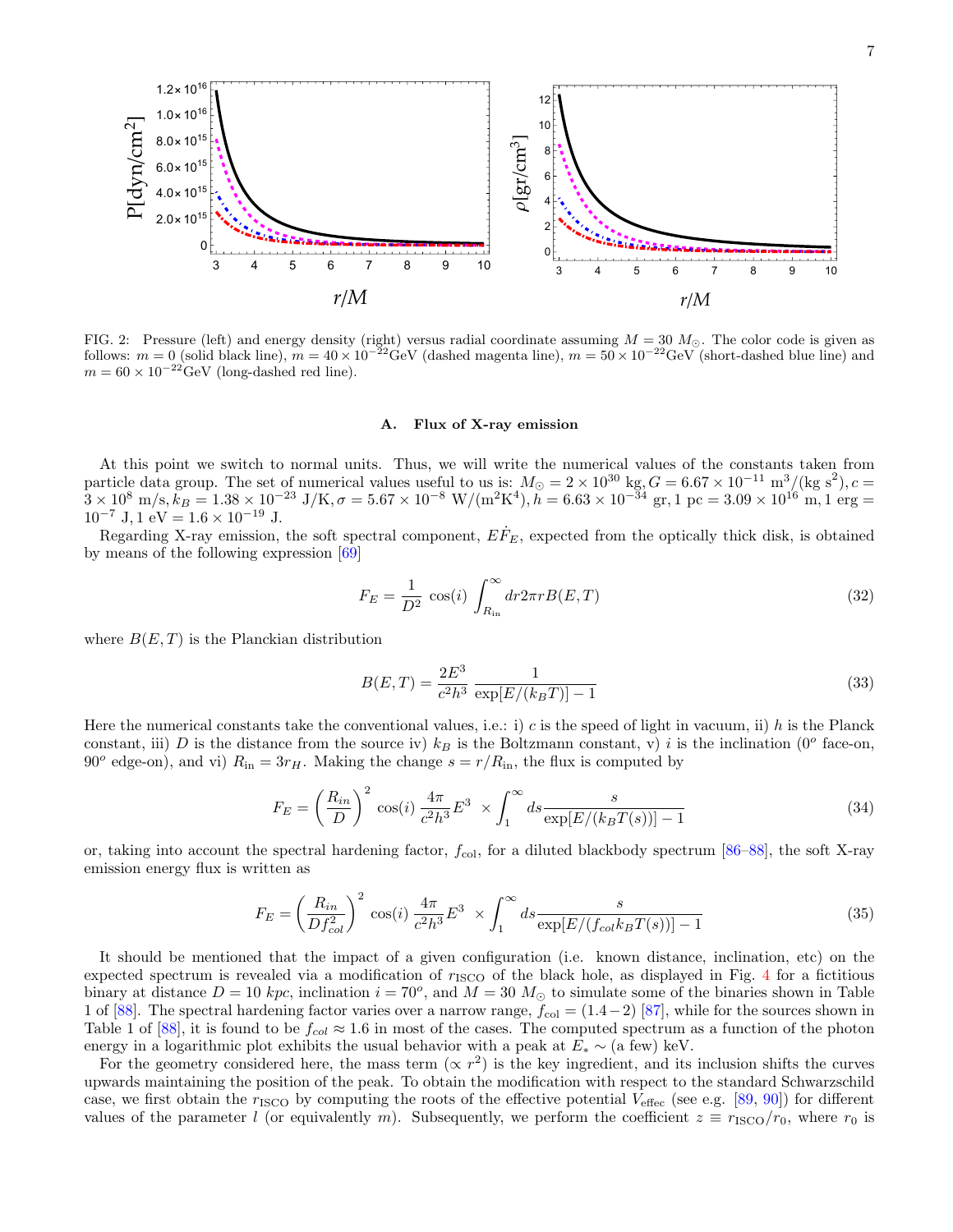the Schwarzschild radius in km, adjusting the X-ray emission spectrum accordingly. Thus, for the numerical values considered here, the spectrum is enhanced in comparison to the standard case,  $m = 0$ . Therefore, X-ray Astrophysics may in principle allow us to discriminate between Einstein's General Relativity and massive Brans-Dicke theory of gravity, although one should keep in mind that other non-standard theories of gravity lead to very similar spectra for binary X-ray sources, see e.g. [\[85\]](#page-10-15). The challenge for the future would be to be able to disentangle the predictions of Brans-Dicke theory of gravity from those of massive gravity. To that end, complementary observations may be needed.

In particular, the details on how to compute  $r_{\text{ISCO}}$  can be found for instance in [\[89,](#page-10-19) [90\]](#page-10-20). Avoiding the details, we need to find the lowest (among the real and positive) root of  $P_4(r)$ , a function found to be

$$
P_4(r) = \sum_{i=0}^{4} b_i r^i
$$
\n(36)

where the coefficients  $b_i$  are computed to be

$$
b_4 = -8 \tag{37}
$$

$$
b_3 = 30M\tag{38}
$$

$$
b_2 = 0 \tag{39}
$$

$$
b_1 = 2l^2M\tag{40}
$$

$$
b_0 = -12l^2 M^2 \tag{41}
$$

Although an analytic expression for the roots exists, it is so long that we prefer to avoid showing it. Instead, we obtain the roots numerically for  $r_s = 88.8$  km, varying the numerical value of the parameter l. Thus, we assume four different values of  $l$  to compute  $r_{\text{ISCO}}$ . They are the following:

 $r_{\text{ISCO}}^I = 289.365 \text{ km with } l = 3417.34 \text{ km}$  (42)

$$
r_{\text{ISCO}}^{II} = 295.889 \text{ km with } l = 3200.00 \text{ km} \tag{43}
$$

$$
r_{\rm ISCO}^{III} = 307.300 \text{ km with } l = 3000.00 \text{ km} \tag{44}
$$

$$
r_{\rm ISCO}{}^{IV} = 322.108 \, \text{km} \, \text{with} \, l = 2900.00 \, \text{km} \tag{45}
$$

As a final remark, let us mention that in both Brans-Dicke and Einstein gravity, a few simplifications are made. One of the most common assumptions is the Schwarzschild ansatz, which implies that  $g_{rr} = g_{tt}^{-1}$ . In the present work we have assumed that this condition holds, although in more complicated circumstances, the normalization condition used to obtain our results (the velocity profile) is therefore adjusted, making the problem more attractive. Thus, in light of the above comments, in alternative theories of gravity, the real impact of the assumption  $g_{rr} \propto g_{tt}^{-1}$ , or also, when the metric potentials are not related to each other, could be a quite interesting problem. This idea is left to be explored in future work.

The global behavior of our model is well characterized by the variation of the leading structure quantities: all four quantities, namely temperature T, pressure P, energy density  $\rho$  and surface density  $\Sigma$  (see figures [1,](#page-4-0) [2](#page-6-0) and [3\)](#page-8-0) are monotonically decreasing functions of r, very similar qualitatively to the ones presented in  $[72]$ . The height  $H(r)$  increases linearly with r, but the energy density decreases faster and therefore overall the surface density, too, decreases with r. It is easy to verify that the assumptions of the non-relativistic standard model for geometrically thin, cold and optically thick disks are met. The energy density depends on the background geometry and the lapse function  $f(r)$ , whereas the temperature depends on the details of the disk model only, and not on the background geometry. As far as the pressure is concerned, once T and  $\rho$  are known, it may be computed using the equation-of-state (6). Regarding the impact of the mass of the scalar field, the temperature is not affected, since as already mentioned it does not depend on the geometry, while P,  $\Sigma$  and  $\rho$  decrease with m. Both the pressure and the surface density grow linearly with the energy density, as it may be seen in equations (6) and (1), respectively. Therefore, since  $\rho$ decreases with the mass of the scalar field, P and  $\Sigma$ , too, decrease as m increases.

# V. CONCLUSIONS

In summary, we have studied the accretion disk and the soft spectral component of X-ray binaries within massive Brans-Dicke gravity. We have considered a binary system consisting of a black hole (primary star) and a sun-like star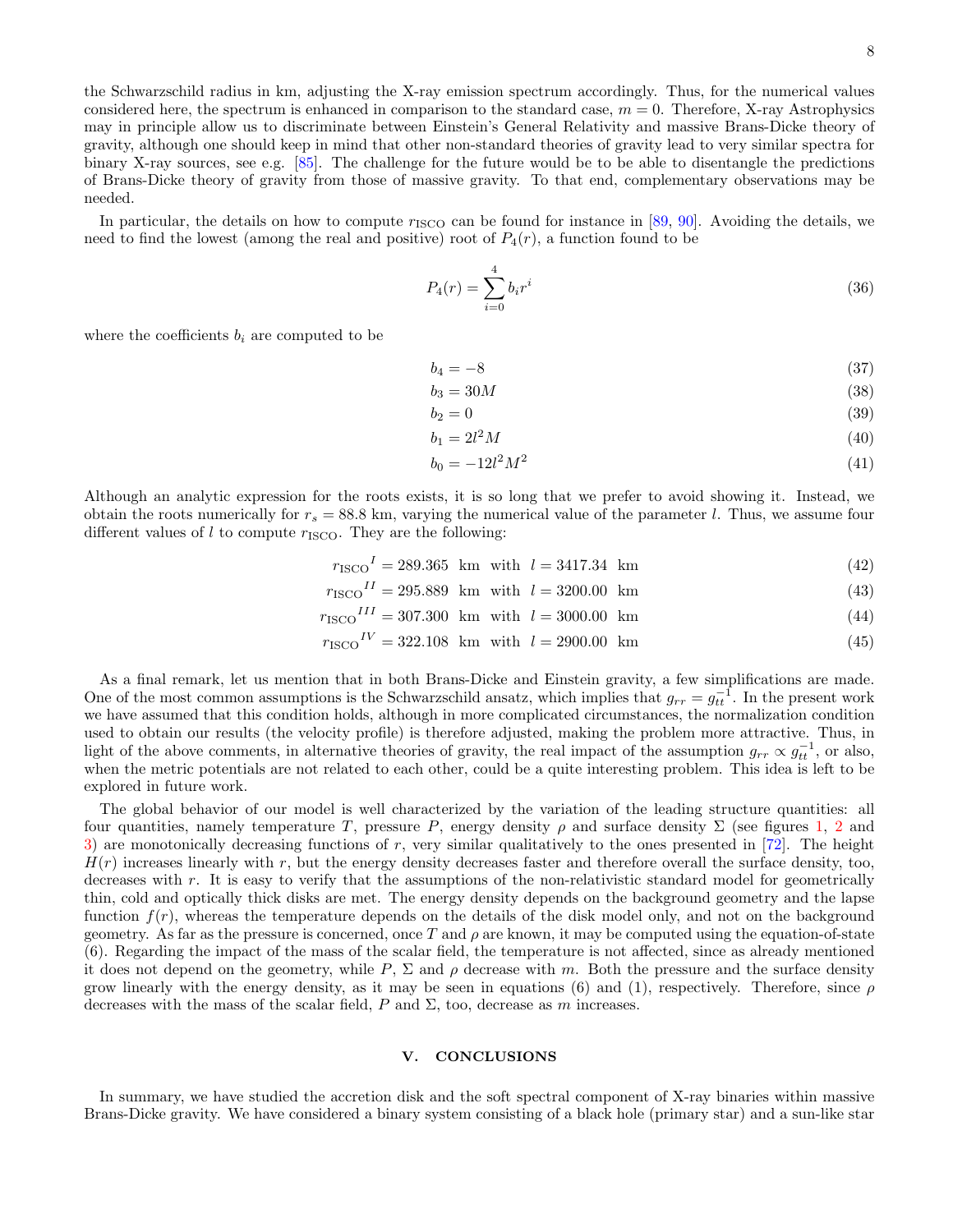

<span id="page-8-0"></span>FIG. 3: Surface density versus radial coordinate,  $\Sigma(r)$ , assuming  $M = 30 M_{\odot}$ . The colour code is given as follows:  $m = 0$  (solid black line),  $m = 40 \times 10^{-22}$ GeV (dashed magenta line),  $m = 50 \times 10^{-22}$ GeV (short-dashed blue line) and  $m = 60 \times 10^{-22}$ GeV (long-dashed red line).



<span id="page-8-1"></span>FIG. 4: Soft X-ray emission from the black hole accretion disc assuming  $D = 10$  kpc,  $i = 70^{\circ}$ ,  $f_{\text{col}} = 1.6$  and  $M = 30$   $M_{\odot}$  for different values of the mass parameter m. The spectrum is slightly enhanced with  $m$ .

in the main sequence (donor). Surrounding the black hole is a cool, optically thick and geometrically thin accretion disk. We have modeled the accretion disk following the seminal paper by Shakura and Sunyaev, allowing us to describe the disk by a system of algebraic equations. In such a model the temperature decreases with the radial distance as  $r^{-3/4}$ . Following this, we have computed the pressure as a function of the radius by considering the two components of the disk plasma: gas and radiation.

Moreover, the gravitational field generated by the black hole is a static, spherically symmetric geometry (assuming a very low rotation speed) within Brans-Dicke massive gravity. In this model, we have found that the metric function  $f(r)$  is given by the Schwarzscild-de Sitter geometry, where the affective cosmological constant is identified to the mass of the scalar field,  $2\Lambda = 6/l^2 = m^2/2$ . The ISCO radius depends on the parameter m; such that  $r_{ISCO}$  increases with a decrease of l. Finally, the soft component of the X-ray spectrum emitted by the accretion disc corresponds to a superposition of multicolour blackbody spectra, i.e. a Planckian spectrum for each disk layer with a given temperature. We note that the emission spectrum depends on the geometry and on the ISCO radius for a fixed geometrical configuration (distance of the source, inclination, etc). Thus, we have shown graphically the new spectral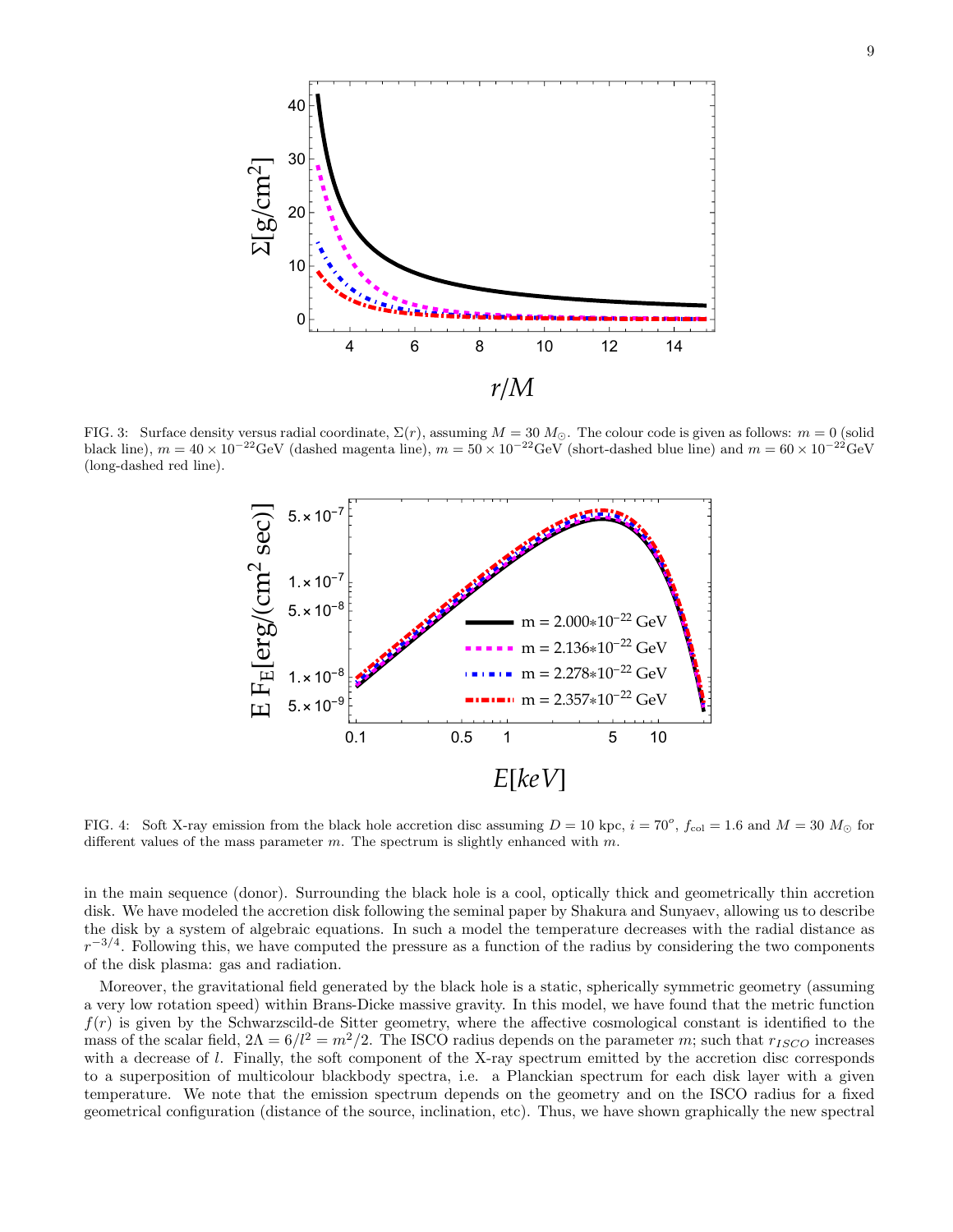component emitted from the disc resulting from a massive BD gravity. We found that i) the spectrum as a function of the photon energy in a logarithmic plot exhibits the usual behaviour with a peak at  $E_* \sim 5 keV$ , ii) it is shifted upwards compared to the spectrum corresponding to the standard Schwarzschild geometry, and iii) for a given photon energy, it increases with the mass of the scalar field.

# VI. ACKNOWLEDGMENTS

I. Lopes thanks the Fundação para a Ciência e Tecnologia (FCT), Portugal, for the financial support to the Center for Astrophysics and Gravitation-CENTRA, Instituto Superior Técnico, Universidade de Lisboa, through the Project No. UIDB/00099/2020 and grant No. PTDC/FIS-AST/28920/2017. The author A. R. acknowledges the University of Tarapaca<sup>f</sup> for support.

- <span id="page-9-0"></span>[1] P. Fleury, C. Clarkson and R. Maartens, JCAP 03 (2017), 062 [arXiv:1612.03726 [astro-ph.CO]].
- <span id="page-9-1"></span>[2] P. Mukherjee and S. Chakrabarti, Eur. Phys. J. C 79 (2019) no.8, 681 [arXiv:1908.01564 [gr-qc]].
- <span id="page-9-2"></span>[3] L. Perivolaropoulos, Phys. Rev. D 81, 047501 (2010) [arXiv:0911.3401 [gr-qc]].
- <span id="page-9-3"></span>[4] J. Alsing, E. Berti, C. M. Will and H. Zaglauer, Phys. Rev. D 85 (2012), 064041 [arXiv:1112.4903 [gr-qc]].
- <span id="page-9-4"></span>[5] A. Einstein, Annalen Phys. 49 (1916) 769-822.
- <span id="page-9-5"></span>[6] S. G. Turyshev, Ann. Rev. Nucl. Part. Sci. 58 (2008) 207.
- [7] C. M. Will, Living Rev. Rel. 17 (2014) 4.
- <span id="page-9-6"></span>[8] E. Asmodelle, arXiv:1705.04397 [gr-qc].
- <span id="page-9-7"></span>[9] T. P. Sotiriou and V. Faraoni, Rev. Mod. Phys. 82 (2010) 451 [arXiv:0805.1726 [gr-qc]].
- <span id="page-9-8"></span>[10] A. De Felice and S. Tsujikawa, Living Rev. Rel. 13 (2010) 3 [arXiv:1002.4928 [gr-qc]].
- <span id="page-9-9"></span>[11] P. Horava, Phys. Rev. D **79**, 084008 (2009) [arXiv:0901.3775 [hep-th]].
- <span id="page-9-10"></span>[12] J. Bellorín, A. Restuccia and F. Tello-Ortiz, Phys. Rev. D 98 (2018) no.10, 104018 [arXiv:1807.01629 [hep-th]].
- <span id="page-9-11"></span>[13] B. Koch, I. A. Reyes and A. Rincón, Class. Quant. Grav.  $33$  (2016) no.22, 225010 [arXiv:1606.04123 [hep-th]].
- [14] Á. Rincón, E. Contreras, P. Bargueño, B. Koch, G. Panotopoulos and A. Hernández-Arboleda, Eur. Phys. J. C 77 (2017) no.7, 494 [arXiv:1704.04845 [hep-th]].
- [15] A. Rincón and G. Panotopoulos, Phys. Rev. D  $97$  (2018) no.2, 024027 [arXiv:1801.03248 [hep-th]].
- [16] E. Contreras, Á. Rincón, G. Panotopoulos, P. Bargueño and B. Koch, Phys. Rev. D **101** (2020) no.6, 064053 [arXiv:1906.06990 [gr-qc]].
- [17] G. Panotopoulos, A. Rincón and I. Lopes, Eur. Phys. J. C  $80$  (2020) no.4, 318 [arXiv:2004.02627 [gr-qc]].
- [18] A. Rincón and B. Koch, Eur. Phys. J. C  $\bf{78}$  (2018) no.12, 1022 [arXiv:1806.03024 [hep-th]].
- [19] A. Rincón and G. Panotopoulos, Phys. Dark Univ. **30** (2020) 100725 [arXiv:2009.14678 [gr-qc]].
- [20] G. Panotopoulos and Á. Rincón, Phys. Dark Univ.  $31$  (2021) 100743 [arXiv:2011.02860 [gr-qc]].
- [21] G. Panotopoulos and Á. Rincón, Eur. Phys. J. Plus  $136$  (2021) no.6, 622 [arXiv:2105.10803 [gr-qc]].
- [22] P. Bargueño, E. Contreras and Á. Rincón, Eur. Phys. J. C 81 (2021) no.5, 477 [arXiv:2105.10178 [gr-qc]].
- [23] P. D. Alvarez, B. Koch, C. Laporte and Á. Rincón, JCAP  $06$  (2021), 019 [arXiv:2009.02311 [gr-qc]].
- [24] M. Fathi, Á. Rincón and J. R. Villanueva, Class. Quant. Grav.  $37$  (2020) no.7, 075004 [arXiv:1903.09037 [gr-qc]].
- [25] A. Rincón and J. R. Villanueva, Class. Quant. Grav.  $37$  (2020) no.17, 175003 [arXiv:1902.03704 [gr-qc]].
- [26] F. Canales, B. Koch, C. Laporte and A. Rincon, JCAP 01 (2020), 021 [arXiv:1812.10526 [gr-qc]].
- <span id="page-9-12"></span>[27] E. Contreras and P. Bargueño, Mod. Phys. Lett. A  $33$  (2018) no.32, 1850184 [arXiv:1809.00785 [gr-qc]].
- <span id="page-9-13"></span>[28] A. Bonanno and M. Reuter, Phys. Rev. D 62 (2000), 043008 [arXiv:hep-th/0002196 [hep-th]].
- [29] A. Rincón and G. Panotopoulos, Phys. Dark Univ.  $30$  (2020), 100639 [arXiv:2006.11889 [gr-qc]].
- <span id="page-9-14"></span>[30] C. González and B. Koch, Int. J. Mod. Phys. A  $31$  (2016) no.26, 1650141 [arXiv:1508.01502 [hep-th]].
- <span id="page-9-15"></span>[31] D. Kazanas and P. D. Mannheim, Astrophys. J. Suppl. 76 (1991) 431.
- <span id="page-9-16"></span>[32] C. de Rham, G. Gabadadze and A. J. Tolley, Phys. Rev. Lett. **106** (2011), 231101 [arXiv:1011.1232 [hep-th]].
- <span id="page-9-17"></span>[33] K. Schwarzschild, Sitzungsber. Preuss. Akad. Wiss. Berlin (Math. Phys. ) 1916, 189 (1916) [physics/9905030].
- <span id="page-9-18"></span>[34] R. Bousso,  $\ar{xiv:hep-th}/0205177$  [hep-th]].
- <span id="page-9-19"></span>[35] R. Giacconi, H. Gursky, F. R. Paolini and B. B. Rossi, Phys. Rev. Lett. 9 (1962) 439.
- <span id="page-9-20"></span>[36] F. Hoyle and R. A. Lyttleton, in Mathematical Proceedings of the Cambridge Philosophical Society (Cambridge Univ Press, 1939), vol. 35, pp. 405–415.
- [37] H. Bondi and F. Hoyle, Mon.Not.Roy.Astron.Soc. 104, 273 (1944).
- <span id="page-9-21"></span>[38] H. Bondi, Mon.Not.Roy.Astron.Soc. 112, 195 (1952).
- <span id="page-9-22"></span>[39] F. C. Michel, Astrophysics and Space Science 15, 153 (1972).
- <span id="page-9-23"></span>[40] Korol V., Ciotti L., Pellegrini S., 460 , 1188 (2016).
- [41] Ciotti L., Pellegrini S., The Astrophysical Journal 29, 848 (2017)